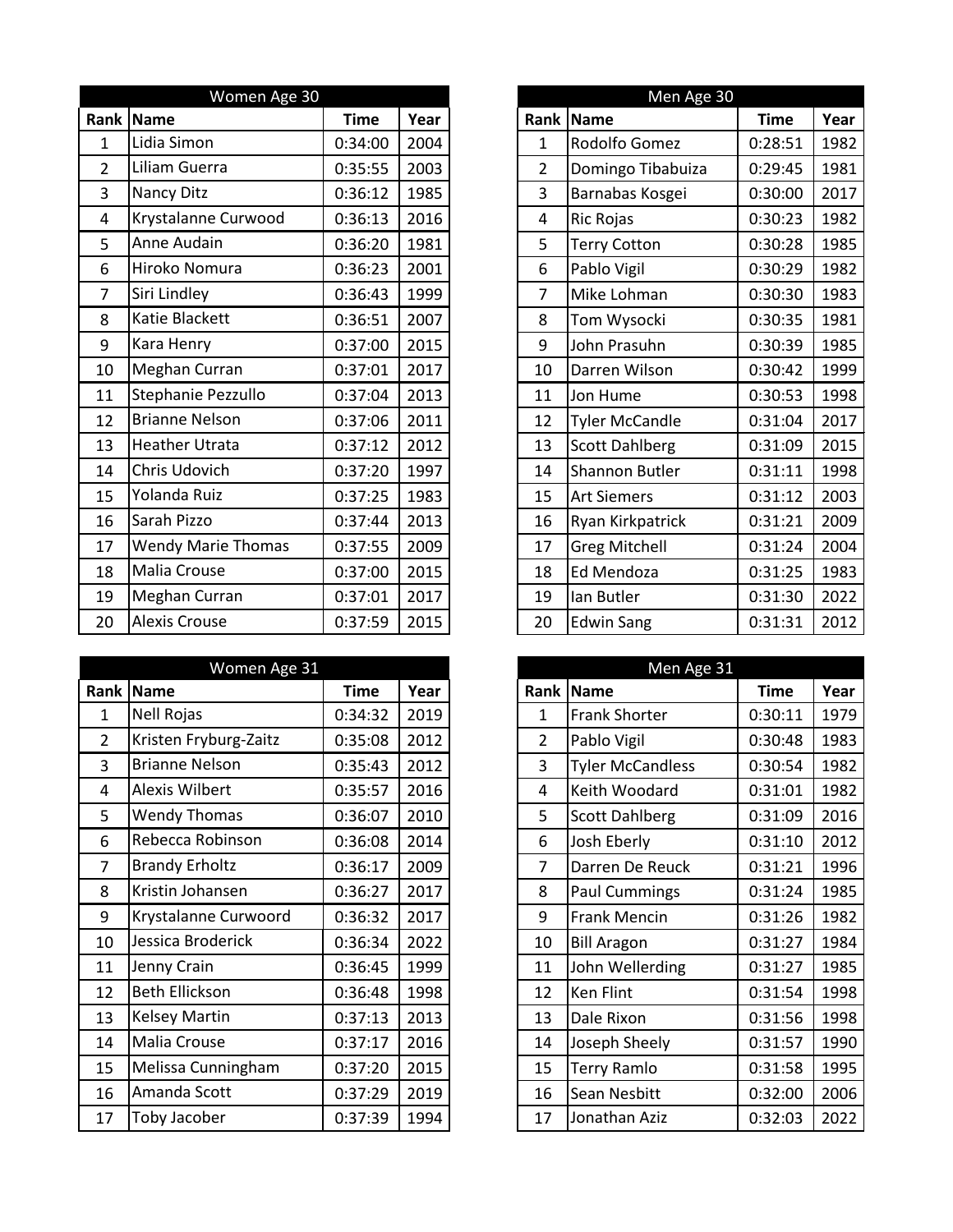| 18 | <b>Patty Rogers</b>    | 0:38:00 | 2005 | 18 | <b>Pedro Alvarez</b> | 0:32:03 | 2000 |
|----|------------------------|---------|------|----|----------------------|---------|------|
| 19 | Jennifer Gutierrez     | 0:38:09 | 1998 | 19 | John Supsic          | 0:32:05 | 2010 |
| 20 | <b>IColleen Stroud</b> | 0:38:16 | 2005 | 20 | Steve Flanagan       | 0:32:07 | 1980 |

|                | Women Age 32          |             |      |
|----------------|-----------------------|-------------|------|
|                | Rank   Name           | <b>Time</b> | Year |
| $\mathbf{1}$   | Anna Pichrtova        | 0:34:30     | 2005 |
| $\overline{2}$ | <b>Neely Gracey</b>   | 0:35:04     | 2022 |
| $\overline{3}$ | Kristen Fryburg-Zaitz | 0:35:32     | 2013 |
| $\overline{4}$ | Melissa Dock          | 0:35:42     | 2014 |
| 5              | Patty Murray          | 0:36:30     | 1998 |
| 6              | <b>Beth Ellickson</b> | 0:36:31     | 1999 |
| $\overline{7}$ | Jennifer Clague       | 0:36:32     | 2006 |
| 8              | Leanne Whitesides     | 0:36:39     | 2003 |
| 9              | Krystalanne Curwood   | 0:36:41     | 2018 |
| 10             | Wendy Thomas          | 0:36:41     | 2011 |
| 11             | Sarah Hutchings       | 0:36:41     | 2022 |
| 12             | Sarah Pizzo           | 0:36:58     | 2015 |
| 13             | Chrissie Wellington   | 0:37:00     | 2009 |
| 14             | Uli Bromme            | 0:37:21     | 2013 |
| 15             | Kate Kent             | 0:37:22     | 1995 |
| 16             | Kelly Ryan            | 0:37:26     | 2001 |
| 17             | Amy Manson            | 0:37:31     | 2001 |
| 18             | Donna Roark           | 0:37:45     | 1985 |
| 19             | Kelly Campbell        | 0:37:46     | 1992 |
| 20             | <b>Lindsey Mills</b>  | 0:37:50     | 2014 |

|                | Women Age 33          |             |      |                | Men Age 33           |             |      |
|----------------|-----------------------|-------------|------|----------------|----------------------|-------------|------|
| Rank           | Name                  | <b>Time</b> | Year |                | <b>Rank Name</b>     | <b>Time</b> | Year |
| 1              | <b>Wesley Crist</b>   | 0:34:13     | 1982 | 1              | <b>Frank Shorter</b> | 0:29:28     | 1981 |
| $\overline{2}$ | Diane Bussa           | 0:34:52     | 1995 | $\overline{2}$ | Ken Misner           | 0:30:26     | 1982 |
| 3              | Laura Thweatt         | 0:34:59     | 2022 | 3              | Ben Payne            | 0:30:41     | 2015 |
| 4              | Chris McNamdra        | 0:35:43     | 1999 | 4              | John Mirth           | 0:30:41     | 1995 |
| 5              | <b>Patty Murray</b>   | 0:36:04     | 1999 | 5              | Tim Jones            | 0:30:41     | 1995 |
| 6              | Corol Urish-Mclatchie | 0:36:10     | 1985 | 6              | Fernando Cabada      | 0:30:54     | 2015 |
| $\overline{7}$ | Kelly Ryan            | 0:36:31     | 2002 | 7              | Clint Wells          | 0:30:54     | 2008 |
| 8              | Melissa Dock          | 0:36:53     | 2015 | 8              | Joshua Eberly        | 0:31:01     | 2014 |
| 9              | Jenny Kyle            | 0:36:58     | 1982 | 9              | James Sackett        | 0:31:21     | 1982 |
| 10             | Krystalanne Curwood   | 0:37:00     | 2019 | 10             | Benji Durden         | 0:31:24     | 1985 |
| 11             | Natalie Davey         | 0:37:11     | 2006 | 11             | Simon Guiterrez      | 0:31:29     | 1999 |
| 12             | Inge Schuurmans       | 0:37:17     | 1996 | 12             | Paul Petersen        | 0:31:32     | 2013 |
| 13             | Wendy Jerman          | 0:37:25     | 1997 | 13             | Scott Wietecha       | 0:31:36     | 2015 |

|    | 18 Pedro Alvarez | $0:32:03$   2000 |  |
|----|------------------|------------------|--|
| 19 | John Supsic      | $0:32:05$   2010 |  |
| 20 | Steve Flanagan   | 0:32:07          |  |

|                | Men Age 32            |             |      |
|----------------|-----------------------|-------------|------|
| Rank           | <b>Name</b>           | <b>Time</b> | Year |
| 1              | Rodolfo Gomez         | 0:29:14     | 1983 |
| $\overline{2}$ | Damingo Tibaduiza     | 0:29:39     | 1982 |
| 3              | Zak Barie             | 0:30:27     | 1985 |
| 4              | Doug Kurtis           | 0:31:01     | 1984 |
| 5              | Julian Goater         | 0:31:06     | 1985 |
| 6              | Kristian Agnew        | 0:31:10     | 2005 |
| 7              | <b>John Mirth</b>     | 0:31:11     | 1994 |
| 8              | <b>Steve Flanagan</b> | 0:31:12     | 1981 |
| 9              | Curtis Weisenberger   | 0:31:19     | 2022 |
| 10             | Keith Woodard         | 0:31:20     | 1983 |
| 11             | <b>Kurt Roeser</b>    | 0:31:21     | 2019 |
| 12             | <b>Frank Shorter</b>  | 0:31:29     | 1980 |
| 13             | <b>Frank Mencin</b>   | 0:31:40     | 1984 |
| 14             | Pedro Alvarez         | 0:31:40     | 2001 |
| 15             | Ben Payne             | 0:31:41     | 2014 |
| 16             | Charles Degarmo       | 0:31:42     | 1992 |
| 17             | <b>Scott Dahlberg</b> | 0:31:45     | 2017 |
| 18             | Pablo Vigil           | 0:31:49     | 1984 |
| 19             | <b>Art Seimers</b>    | 0:31:51     | 2005 |
| 20             | Mike Dudley           | 0:31:57     | 2002 |

|                | Men Age 33             |         |      |
|----------------|------------------------|---------|------|
| Rank           | <b>Name</b>            | Time    | Year |
| 1              | <b>Frank Shorter</b>   | 0:29:28 | 1981 |
| $\overline{2}$ | Ken Misner             | 0:30:26 | 1982 |
| 3              | Ben Payne              | 0:30:41 | 2015 |
| 4              | John Mirth             | 0:30:41 | 1995 |
| 5              | Tim Jones              | 0:30:41 | 1995 |
| 6              | Fernando Cabada        | 0:30:54 | 2015 |
| 7              | Clint Wells            | 0:30:54 | 2008 |
| 8              | Joshua Eberly          | 0:31:01 | 2014 |
| 9              | James Sackett          | 0:31:21 | 1982 |
| 10             | Benji Durden           | 0:31:24 | 1985 |
| 11             | <b>Simon Guiterrez</b> | 0:31:29 | 1999 |
| 12             | Paul Petersen          | 0:31:32 | 2013 |
| 13             | Scott Wietecha         | 0:31:36 | 2015 |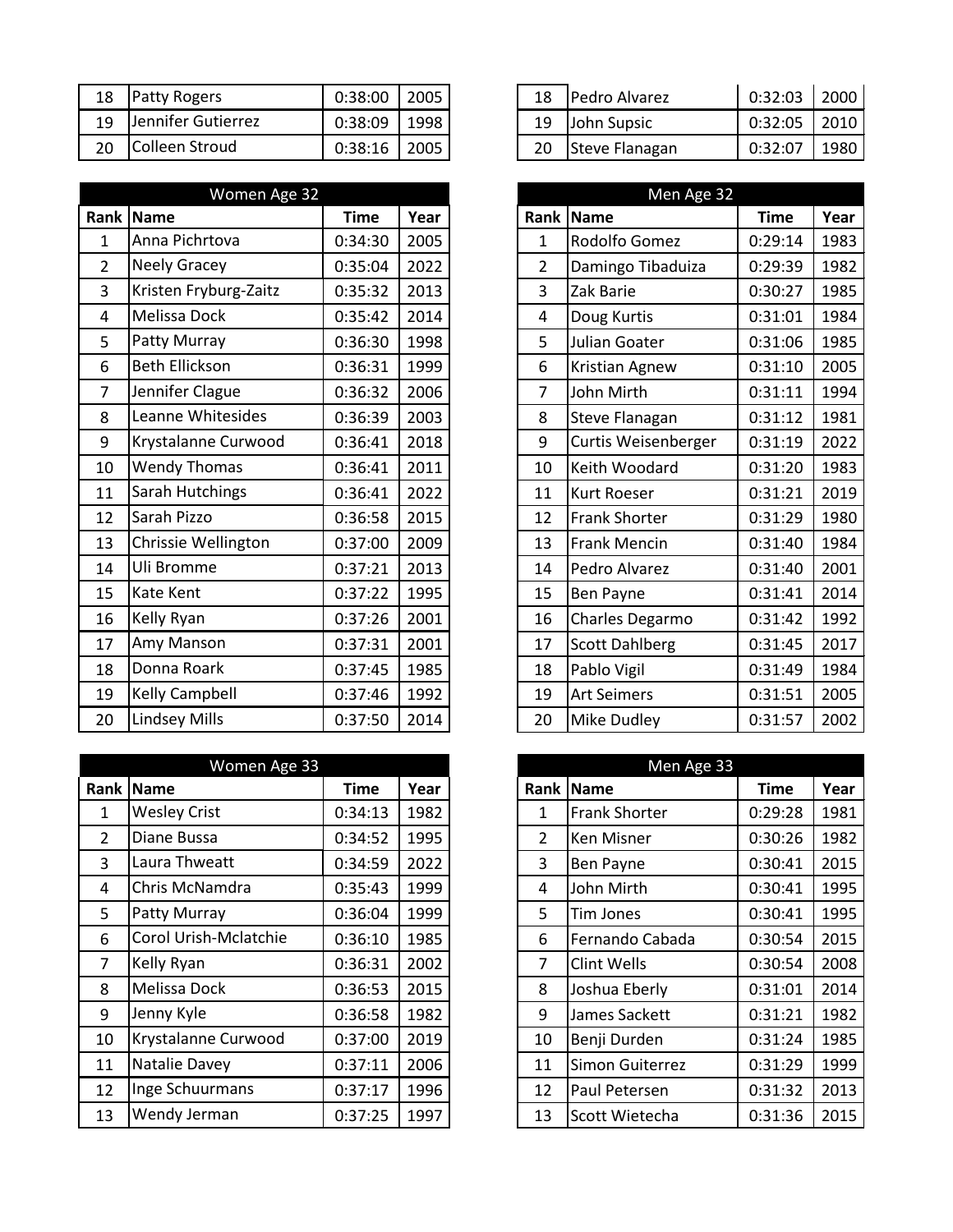| 14 | Katherine Haukeness | 0:37:34 | 1990 | 14 | Kim Hartman           | 0:31:49 | 1982 |
|----|---------------------|---------|------|----|-----------------------|---------|------|
| 15 | <b>Micky Reger</b>  | 0:37:34 | 2002 | 15 | Keith Woodard         | 0:31:51 | 1984 |
| 16 | Catherine Robbie    | 0:37:35 | 2014 | 16 | Andy Wacker           | 0:31:56 | 2022 |
| 17 | Linnabah Snyder     | 0:37:39 | 1998 | 17 | <b>Bob Manzanares</b> | 0:32:01 | 1984 |
| 18 | Amie Guilford       | 0:37:41 | 1998 | 18 | <b>Craig Curley</b>   | 0:32:09 | 2022 |
| 19 | Deborah Anderson    | 0:37:48 | 1982 | 19 | <b>Bart Sellers</b>   | 0:32:13 | 1996 |
| 20 | Caitlin Standifer   | 0:37:52 | 2022 | 20 | Jim Faes              | 0:32:14 | 1984 |
|    |                     |         |      |    |                       |         |      |

 $\overline{\phantom{a}}$ 

|                | Women Age 34           |             |      |
|----------------|------------------------|-------------|------|
| Rank           | Name                   | <b>Time</b> | Year |
| $\mathbf{1}$   | Melissa Dock           | 0:35:44     | 2016 |
| $\overline{2}$ | <b>Wendy Thomas</b>    | 0:35:59     | 2013 |
| 3              | Diane Bussa            | 0:36:06     | 1996 |
| 4              | Patty Murray           | 0:36:18     | 2000 |
| 5              | Amanda Tyndall         | 0:36:37     | 2022 |
| 6              | Paula Morrison         | 0:37:00     | 2007 |
| $\overline{7}$ | Jessica Parry-Williams | 0:37:43     | 2015 |
| 8              | Joyce Rankin           | 0:37:58     | 1982 |
| 9              | Susan Brooker          | 0:37:59     | 1998 |
| 10             | Inge Schuurmans        | 0:38:15     | 1997 |
| 11             | <b>Hillary Becker</b>  | 0:38:17     | 1995 |
| 12             | Kelly Carlson          | 0:38:18     | 1999 |
| 13             | Emma Kenyon            | 0:38:20     | 2022 |
| 14             | Sara Kadlec            | 0:38:26     | 2019 |
| 15             | Susan Henderson        | 0:38:27     | 1981 |
| 16             | Stella Heffron         | 0:38:32     | 2001 |
| 17             | Carrie Birth           | 0:38:33     | 2016 |
| 18             | AnnMarie Kirkpatrick   | 0:38:33     | 2016 |
| 19             | <b>Ruth Waller</b>     | 0:38:33     | 2018 |
| 20             | Laura Bruess           | 0:38:40     | 1995 |

|                | Women Age 35           |             |      |   | Men Age 35            |             |      |
|----------------|------------------------|-------------|------|---|-----------------------|-------------|------|
|                | Rank Name              | <b>Time</b> | Year |   | Rank Name             | <b>Time</b> | Year |
| 1              | Albina Gallyamova      | 0:34:55     | 1999 | 1 | John Mirth            | 0:30:43     | 1997 |
| $\overline{2}$ | <b>Diane Gentry</b>    | 0:34:59     | 1997 | 2 | Jon Heese             | 0:31:21     | 1993 |
| 3              | Minori Hayakari        | 0:35:24     | 2008 | 3 | <b>Tony Brien</b>     | 0:31:22     | 1983 |
| 4              | Nicole Aish            | 0:36:36     | 2011 | 4 | James Kamau           | 0:31:28     | 1983 |
| 5              | Anne Marie Kirkpatrick | 0:36:56     | 2017 | 5 | <b>Steve Flanagan</b> | 0:31:31     | 1984 |
| 6              | Siri Lindley           | 0:36:57     | 2004 | 6 | <b>Andy Ames</b>      | 0:31:53     | 1998 |
| 7              | Susan Brooker          | 0:37:09     | 1999 | 7 | <b>Timothy Jones</b>  | 0:31:54     | 1996 |
| 8              | Susan Henderson        | 0:37:11     | 1982 | 8 | Frank Shorter         | 0:32:10     | 1983 |
| 9              | Rachel Joyce           | 0:37:18     | 2014 | 9 | <b>Gregory Owings</b> | 0:32:12     | 1983 |

| 14 | Kim Hartman           | 0:31:49 | 1982 |
|----|-----------------------|---------|------|
| 15 | Keith Woodard         | 0:31:51 | 1984 |
| 16 | Andy Wacker           | 0:31:56 | 2022 |
| 17 | <b>Bob Manzanares</b> | 0:32:01 | 1984 |
| 18 | <b>Craig Curley</b>   | 0:32:09 | 2022 |
| 19 | <b>Bart Sellers</b>   | 0:32:13 | 1996 |
| 20 | Jim Faes              | 0:32:14 | 1984 |

|                | Men Age 34            |             |      |
|----------------|-----------------------|-------------|------|
| Rank           | <b>Name</b>           | <b>Time</b> | Year |
| 1              | <b>Frank Shorter</b>  | 0:29:26     | 1982 |
| $\overline{2}$ | Domingo Tibaduiza     | 0:29:29     | 1985 |
| 3              | John Mirth            | 0:31:04     | 1996 |
| 4              | Steve Flanagan        | 0:31:07     | 1983 |
| 5              | Neji Makhlouf         | 0:31:07     | 1997 |
| 6              | Steve Flanagan        | 0:31:24     | 1982 |
| 7              | Jonathan Heese        | 0:31:27     | 1992 |
| 8              | Joshua Eberly         | 0:31:33     | 2015 |
| 9              | Stephane Franke       | 0:31:33     | 1998 |
| 10             | Michael Aish          | 0:31:36     | 2011 |
| 11             | <b>Shannon Butler</b> | 0:31:40     | 2002 |
| 12             | <b>Bill Bushnell</b>  | 0:31:50     | 1999 |
| 13             | <b>Steve Chu</b>      | 0:31:50     | 2017 |
| 14             | Andy Ames             | 0:31:59     | 1997 |
| 15             | Pedro Alvarez         | 0:32:01     | 2003 |
| 16             | Paul Petersen         | 0:32:18     | 2014 |
| 17             | <b>Chris Prior</b>    | 0:32:21     | 1994 |
| 18             | Rob Welo              | 0:32:34     | 1998 |
| 19             | <b>John Swartz</b>    | 0:32:39     | 1982 |
| 20             | Mark Muggleton        | 0:32:45     | 1991 |

|                | Men Age 35            |             |      |
|----------------|-----------------------|-------------|------|
| Rank I         | <b>Name</b>           | <b>Time</b> | Year |
| 1              | John Mirth            | 0:30:43     | 1997 |
| $\overline{2}$ | Jon Heese             | 0:31:21     | 1993 |
| 3              | <b>Tony Brien</b>     | 0:31:22     | 1983 |
| 4              | James Kamau           | 0:31:28     | 1983 |
| 5              | <b>Steve Flanagan</b> | 0:31:31     | 1984 |
| 6              | Andy Ames             | 0:31:53     | 1998 |
| 7              | <b>Timothy Jones</b>  | 0:31:54     | 1996 |
| 8              | <b>Frank Shorter</b>  | 0:32:10     | 1983 |
| 9              | <b>Gregory Owings</b> | 0:32:12     | 1983 |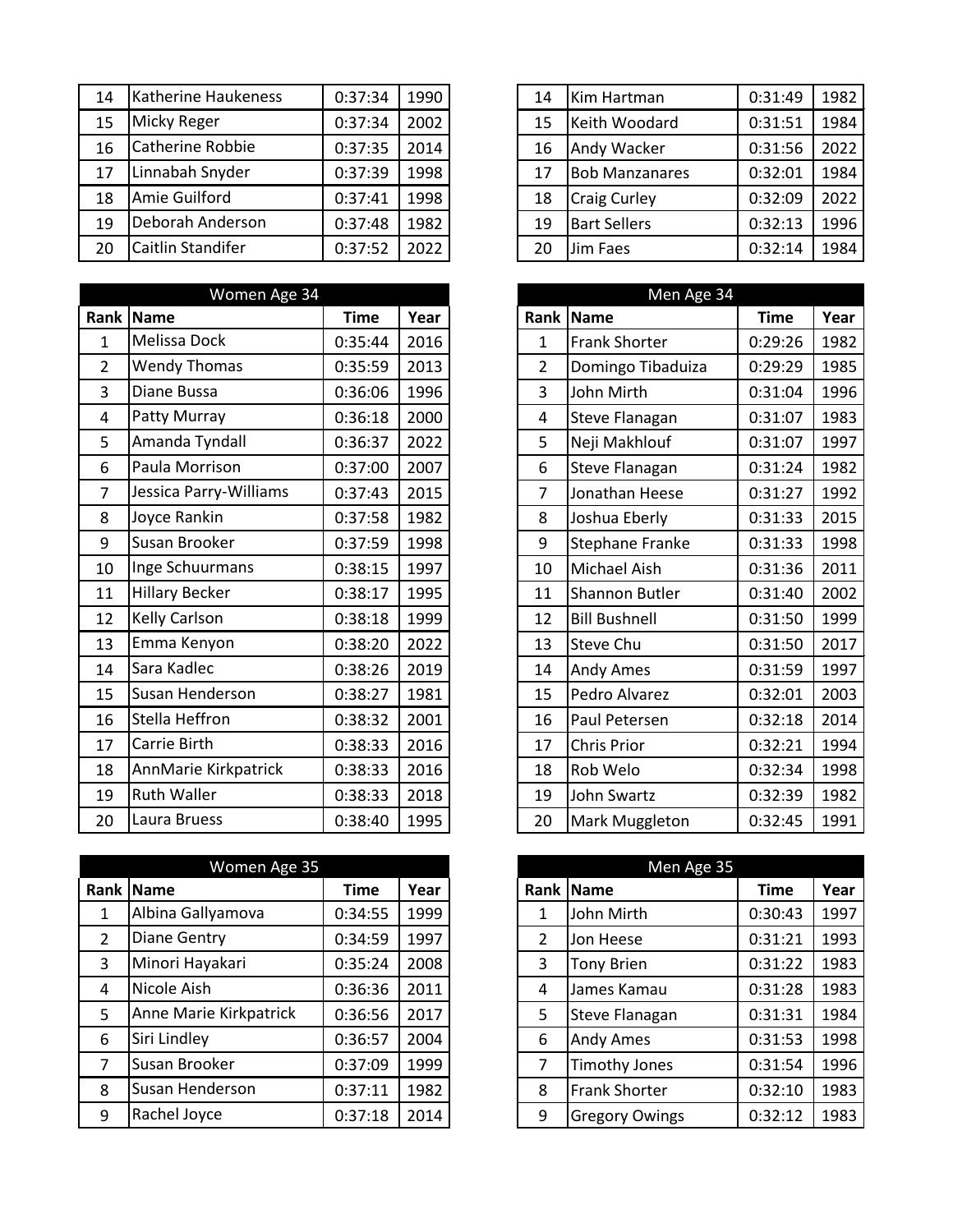| 10 | Fiona Docherty          | 0:37:21 | 2011 | 10 | <b>Art Siemers</b>    | 0:32:17 | 2008 |
|----|-------------------------|---------|------|----|-----------------------|---------|------|
| 11 | <b>Kelly Carlson</b>    | 0:37:32 | 2000 | 11 | Tim Don               | 0:32:23 | 2013 |
| 12 | Joyce Rankin            | 0:37:38 | 1983 | 12 | <b>Chris Chambers</b> | 0:32:27 | 1982 |
| 13 | <b>Patty Murray</b>     | 0:37:38 | 2001 | 13 | Pedro Alvarez         | 0:32:27 | 2004 |
| 14 | Katie Jackson           | 0:37:41 | 2017 | 14 | Mark Allen            | 0:32:29 | 1993 |
| 15 | Donna Gae Churton       | 0:37:57 | 2000 | 15 | <b>Dennis Leck</b>    | 0:32:34 | 1997 |
| 16 | <b>Kelly Flathers</b>   | 0:38:08 | 2007 | 16 | <b>Rob Gilbert</b>    | 0:32:43 | 2001 |
| 17 | Kate Kent               | 0:38:08 | 1998 | 17 | Ok Corrallass         | 0:32:47 | 1991 |
| 18 | <b>Suzanne Huelster</b> | 0:38:15 | 2009 | 18 | Peter Vail            | 0:32:48 | 2010 |
| 19 | Kerrie Wlad             | 0:38:16 | 2007 | 19 | John Swartz           | 0:32:50 | 1983 |
| 20 | Sarah Pizzo             | 0:38:18 | 2018 | 20 | James Wooldridge      | 0:32:52 | 1998 |
|    |                         |         |      |    |                       |         |      |

| Women Age 36   |                         |             |      |                | Men Age 36           |             |      |
|----------------|-------------------------|-------------|------|----------------|----------------------|-------------|------|
| Rank           | <b>Name</b>             | <b>Time</b> | Year | Rank           | <b>Name</b>          | <b>Time</b> | Year |
| $\mathbf 1$    | Melissa Dock            | 0:34:45     | 2018 | 1              | <b>Frank Shorter</b> | 0:30:34     | 1984 |
| $\overline{2}$ | Minori Hayakari         | 0:35:29     | 2009 | $\overline{2}$ | Mike Lohman          | 0:30:59     | 1984 |
| 3              | Heather Thomson         | 0:35:38     | 1983 | 3              | Peter Fleming        | 0:31:24     | 1997 |
| 4              | Patty Murray            | 0:35:51     | 2002 | 4              | James Kamau          | 0:31:25     | 1984 |
| 5              | Diane Gentry            | 0:36:13     | 1998 | 5              | Jonathan Heese       | 0:31:37     | 1994 |
| 6              | Amy Amy                 | 0:36:27     | 1996 | 6              | <b>Timothy Jones</b> | 0:31:56     | 1997 |
| $\overline{7}$ | <b>Brooke Kish</b>      | 0:36:37     | 2012 | $\overline{7}$ | Steve Flanagan       | 0:32:06     | 1985 |
| 8              | Janette Stoot           | 0:37:20     | 1997 | 8              | Kim Hartman          | 0:32:21     | 1985 |
| 9              | Melody Fairchild        | 0:37:20     | 2010 | 9              | Joe Sheely           | 0:32:39     | 1995 |
| 10             | Angelica Sanchez Ibarr  | 0:37:23     | 2012 | 10             | Ken Pliska, Jr.      | 0:32:45     | 2002 |
| 11             | Mercedes Gil            | 0:38:10     | 1998 | 11             | Andy Ames            | 0:32:47     | 1999 |
| 12             | Susan Brooker           | 0:38:16     | 2000 | 12             | Dave Johnson         | 0:32:48     | 1992 |
| 13             | <b>Becky Sondag</b>     | 0:38:17     | 2006 | 13             | Peter Williams       | 0:32:54     | 1997 |
| 14             | Barbara Early           | 0:38:24     | 1986 | 14             | Mark Allen           | 0:32:56     | 1994 |
| 15             | Jenny Barsness          | 0:38:27     | 2006 | 15             | Kyle Fredin          | 0:33:00     | 2007 |
| 16             | Kerrie Wlad             | 0:38:29     | 2008 | 16             | <b>Hector Chavez</b> | 0:33:08     | 1983 |
| 17             | Laura Bruess            | 0:38:30     | 1997 | 17             | <b>Rob Gilbert</b>   | 0:33:11     | 2002 |
| 18             | Lauri Sax               | 0:38:46     | 1995 | 18             | Forrest Newman       | 0:33:14     | 2001 |
| 19             | Callahan Hatfield       | 0:38:52     | 1998 | 19             | Dennis Kirkman       | 0:33:14     | 1985 |
| 20             | <b>Suzanne Huelster</b> | 0:38:55     | 2010 | 20             | Michael Gregorio     | 0:33:17     | 1981 |

|   | Women Age 37           |         |      |   | Men Age 37           |             |
|---|------------------------|---------|------|---|----------------------|-------------|
|   | Rank Name              | Time    | Year |   | Rank Name            | <b>Time</b> |
|   | Melody Fairchild       | 0:36:56 | 2011 |   | Peter Williams       | 0:31:45     |
| 2 | Katie Jackson          | 0:37:01 | 2019 |   | <b>Tim Jones</b>     | 0:32:07     |
| 3 | <b>Beth Ellickson</b>  | 0:37:18 | 2004 | 3 | Damien Koch          | 0:32:08     |
| 4 | Kathy Butler           | 0:37:36 | 2011 | 4 | <b>Clint Wells</b>   | 0:32:16     |
|   | <b>Bridget Collins</b> | 0:37:36 | 1998 | 5 | <b>Skip Hamilton</b> | 0:32:34     |

| 10 | <b>Art Siemers</b>    | 0:32:17 | 2008 |
|----|-----------------------|---------|------|
| 11 | Tim Don               | 0:32:23 | 2013 |
| 12 | <b>Chris Chambers</b> | 0:32:27 | 1982 |
| 13 | Pedro Alvarez         | 0:32:27 | 2004 |
| 14 | Mark Allen            | 0:32:29 | 1993 |
| 15 | <b>Dennis Leck</b>    | 0:32:34 | 1997 |
| 16 | <b>Rob Gilbert</b>    | 0:32:43 | 2001 |
| 17 | Ok Corrallass         | 0:32:47 | 1991 |
| 18 | Peter Vail            | 0:32:48 | 2010 |
| 19 | John Swartz           | 0:32:50 | 1983 |
| 20 | James Wooldridge      | 0:32:52 | 1998 |

|                | Men Age 36            |             |      |
|----------------|-----------------------|-------------|------|
| Rank           | <b>Name</b>           | <b>Time</b> | Year |
| $\mathbf{1}$   | <b>Frank Shorter</b>  | 0:30:34     | 1984 |
| $\overline{2}$ | Mike Lohman           | 0:30:59     | 1984 |
| 3              | <b>Peter Fleming</b>  | 0:31:24     | 1997 |
| 4              | James Kamau           | 0:31:25     | 1984 |
| 5              | Jonathan Heese        | 0:31:37     | 1994 |
| 6              | Timothy Jones         | 0:31:56     | 1997 |
| 7              | Steve Flanagan        | 0:32:06     | 1985 |
| 8              | Kim Hartman           | 0:32:21     | 1985 |
| 9              | Joe Sheely            | 0:32:39     | 1995 |
| 10             | Ken Pliska, Jr.       | 0:32:45     | 2002 |
| 11             | Andy Ames             | 0:32:47     | 1999 |
| 12             | Dave Johnson          | 0:32:48     | 1992 |
| 13             | <b>Peter Williams</b> | 0:32:54     | 1997 |
| 14             | Mark Allen            | 0:32:56     | 1994 |
| 15             | Kyle Fredin           | 0:33:00     | 2007 |
| 16             | <b>Hector Chavez</b>  | 0:33:08     | 1983 |
| 17             | <b>Rob Gilbert</b>    | 0:33:11     | 2002 |
| 18             | <b>Forrest Newman</b> | 0:33:14     | 2001 |
| 19             | Dennis Kirkman        | 0:33:14     | 1985 |
| 20             | Michael Gregorio      | 0:33:17     | 1981 |

|   | Men Age 37            |             |      |
|---|-----------------------|-------------|------|
|   | Rank Name             | <b>Time</b> | Year |
| 1 | <b>Peter Williams</b> | 0:31:45     | 1998 |
| 2 | Tim Jones             | 0:32:07     | 1998 |
| 3 | Damien Koch           | 0:32:08     | 1982 |
| 4 | <b>Clint Wells</b>    | 0:32:16     | 2012 |
| 5 | <b>Skip Hamilton</b>  | 0:32:34     | 1982 |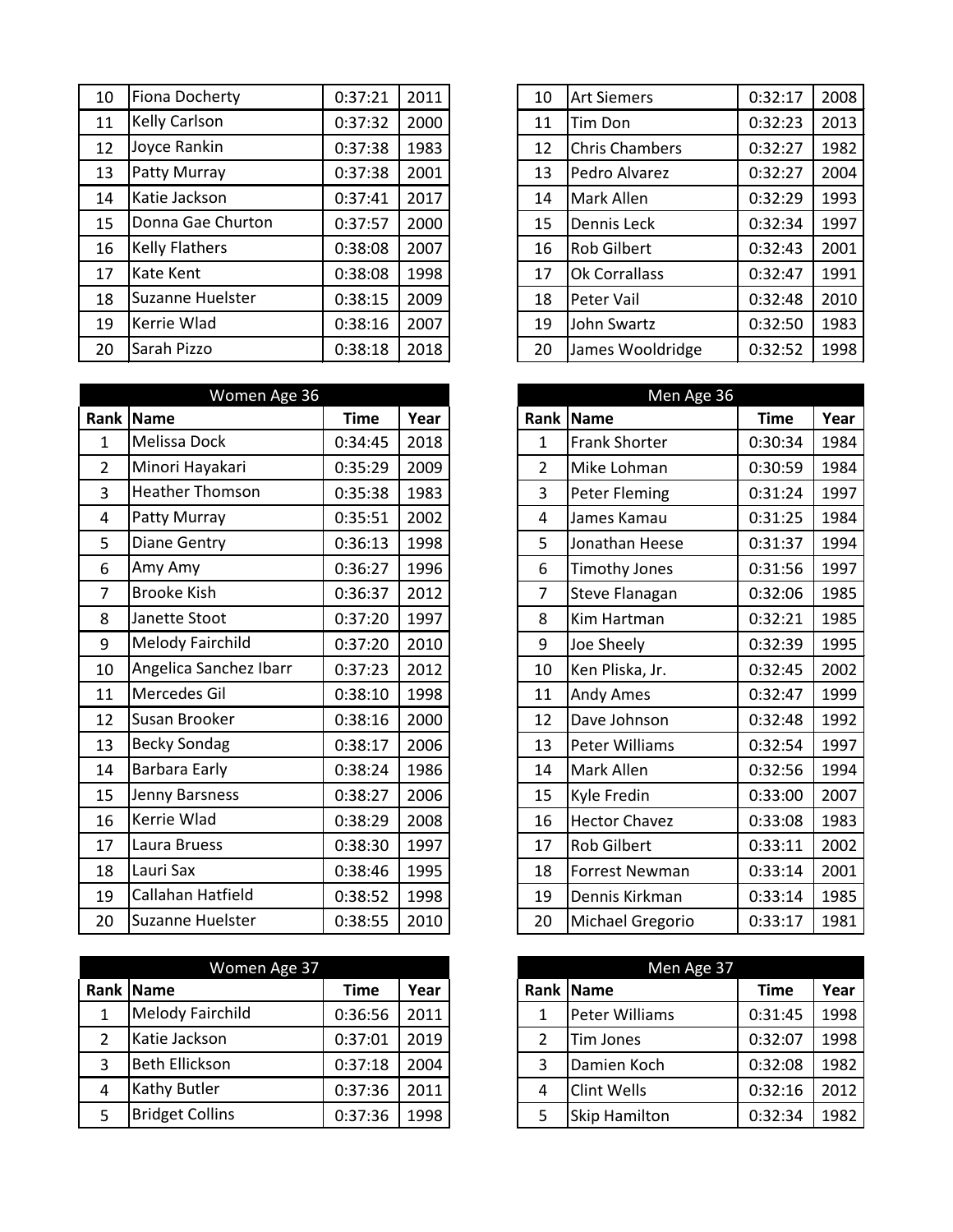| 6              | Susan Henderson           | 0:37:38 | 1984 | 6  | <b>Art Siemers</b>      | 0:32:36 | 2010 |
|----------------|---------------------------|---------|------|----|-------------------------|---------|------|
| $\overline{7}$ | Joyce Rankin              | 0:37:49 | 1985 | 7  | <b>Michael Sandrock</b> | 0:32:44 | 1995 |
| 8              | Cindy O'Neill             | 0:38:06 | 1999 | 8  | Jeremy Parks            | 0:32:45 | 2014 |
| 9              | Judy Fellhader            | 0:38:10 | 1985 | 9  | <b>Hector Chavez</b>    | 0:32:47 | 1984 |
| 10             | Kara Ford                 | 0:38:17 | 2016 | 10 | <b>Brant Lutz</b>       | 0:32:56 | 2012 |
| 11             | Anita Ortiz               | 0:38:30 | 2002 | 11 | Andy Ames               | 0:33:08 | 2000 |
| 12             | Sarah Rebick              | 0:38:32 | 2012 | 12 | <b>Rick Katz</b>        | 0:33:11 | 1986 |
| 13             | Laura Bruess              | 0:38:38 | 1998 | 13 | <b>Chris Chambers</b>   | 0:33:14 | 1984 |
| 14             | Rebecca Sondag            | 0:38:41 | 2007 | 14 | <b>Russ Dryer</b>       | 0:33:18 | 2003 |
| 15             | <b>Stacey Chamberlain</b> | 0:38:51 | 2009 | 15 | Lance Denning           | 0:33:19 | 1999 |
| 16             | <b>Brandy Erholtz</b>     | 0:38:54 | 2015 | 16 | <b>Rick Renfrow</b>     | 0:33:20 | 1991 |
| 17             | Marla Rutter              | 0:39:08 | 1993 | 17 | CraigA. Greenslit       | 0:33:22 | 2007 |
| 18             | <b>Kelly Flathers</b>     | 0:39:12 | 2009 | 18 | Nathan Hornok           | 0:33:31 | 2016 |
| 19             | Lisa Rainsberger          | 0:39:21 | 1999 | 19 | <b>Forrest Newman</b>   | 0:33:34 | 2002 |
| 20             | Sabrina Robinson          | 0:39:22 | 1995 | 20 | James Johnson           | 0:33:34 | 2006 |

|                | Women Age 38              |             |      |                | Men Age 38            |             |  |
|----------------|---------------------------|-------------|------|----------------|-----------------------|-------------|--|
| Rank           | <b>Name</b>               | <b>Time</b> | Year | Rank           | <b>Name</b>           | <b>Time</b> |  |
| $\mathbf 1$    | Lidia Simon               | 0:36:01     | 2012 | $\mathbf{1}$   | Azarya Weldemaria     | 0:31:00     |  |
| $\overline{2}$ | Melody Fairchild          | 0:36:26     | 2012 | $\overline{2}$ | Keith Schinke         | 0:31:35     |  |
| 3              | <b>Brooke Kish</b>        | 0:36:38     | 2014 | 3              | Peter Williams        | 0:31:49     |  |
| 4              | Patty Murray              | 0:37:03     | 2004 | 4              | Sammy Ngatia          | 0:31:51     |  |
| 5              | Kara Ford                 | 0:37:13     | 2017 | 5              | <b>Timothy Jones</b>  | 0:32:11     |  |
| 6              | Zoila Gomez               | 0:38:01     | 2018 | 6              | Andy Ames             | 0:32:16     |  |
| $\overline{7}$ | <b>Beth Ellickson</b>     | 0:38:06     | 2005 | 7              | <b>Rick Katz</b>      | 0:32:36     |  |
| 8              | Laura Bruess              | 0:38:11     | 1999 | 8              | Darren De Reuck       | 0:32:41     |  |
| 9              | <b>Cathy Marie Pearce</b> | 0:38:16     | 2001 | 9              | Dan Dwyer             | 0:32:41     |  |
| 10             | Maddy Tormoen             | 0:38:25     | 2001 | 10             | Don Masterson         | 0:32:51     |  |
| 11             | Kelly Campbell            | 0:38:33     | 1998 | 11             | Craig A. Greenslit    | 0:33:04     |  |
| 12             | Inge McClory              | 0:38:41     | 2001 | 12             | <b>Andrew Crook</b>   | 0:33:12     |  |
| 13             | Cindy O'Neill             | 0:38:46     | 2000 | 13             | Dan Skarda            | 0:33:20     |  |
| 14             | Natalie Davey             | 0:38:52     | 2011 | 14             | J.D. Laubster         | 0:33:26     |  |
| 15             | Claudia Becque            | 0:38:54     | 2015 | 15             | <b>Art Siemers</b>    | 0:33:26     |  |
| 16             | Anita Ortiz               | 0:39:00     | 2003 | 16             | Rob Gilbert           | 0:33:37     |  |
| 17             | Deana Case                | 0:39:03     | 2000 | 17             | Galen Burrell         | 0:33:42     |  |
| 18             | Lorraine Caldwell         | 0:39:07     | 1991 | 18             | <b>Forrest Newman</b> | 0:33:42     |  |
| 19             | Julia Cassidy             | 0:39:13     | 1999 | 19             | <b>Edward Boggess</b> | 0:33:44     |  |
| 20             | Bean Wrenn                | 0:39:22     | 2012 | 20             | Jerry Rief            | 0:33:45     |  |

| Women Age 39 |             |         |             |  | Men Age 39        |         |      |
|--------------|-------------|---------|-------------|--|-------------------|---------|------|
|              | Rank Name   | Time    | <b>Year</b> |  | <b>Rank Name</b>  | Time    | Year |
|              | Lidia Simon | 0:34:05 | 2013        |  | <b>Sam Ngatia</b> | 0:31:22 | 1999 |

| 4              | 6  | <b>Art Siemers</b>    | 0:32:36 | 2010 |
|----------------|----|-----------------------|---------|------|
| 5              | 7  | Michael Sandrock      | 0:32:44 | 1995 |
| 9              | 8  | Jeremy Parks          | 0:32:45 | 2014 |
| 5              | 9  | <b>Hector Chavez</b>  | 0:32:47 | 1984 |
| 6              | 10 | <b>Brant Lutz</b>     | 0:32:56 | 2012 |
| 2              | 11 | <b>Andy Ames</b>      | 0:33:08 | 2000 |
| $\overline{2}$ | 12 | <b>Rick Katz</b>      | 0:33:11 | 1986 |
| 8              | 13 | <b>Chris Chambers</b> | 0:33:14 | 1984 |
| $\overline{1}$ | 14 | <b>Russ Dryer</b>     | 0:33:18 | 2003 |
| 9              | 15 | Lance Denning         | 0:33:19 | 1999 |
| 5              | 16 | <b>Rick Renfrow</b>   | 0:33:20 | 1991 |
| 3              | 17 | CraigA. Greenslit     | 0:33:22 | 2007 |
| 9              | 18 | Nathan Hornok         | 0:33:31 | 2016 |
| 9              | 19 | <b>Forrest Newman</b> | 0:33:34 | 2002 |
| 5              | 20 | James Johnson         | 0:33:34 | 2006 |

| Men Age 38     |                       |             |      |  |  |  |  |  |
|----------------|-----------------------|-------------|------|--|--|--|--|--|
| Rank           | <b>Name</b>           | <b>Time</b> | Year |  |  |  |  |  |
| 1              | Azarya Weldemaria     | 0:31:00     | 2017 |  |  |  |  |  |
| $\overline{2}$ | Keith Schinke         | 0:31:35     | 1985 |  |  |  |  |  |
| 3              | <b>Peter Williams</b> | 0:31:49     | 1999 |  |  |  |  |  |
| 4              | Sammy Ngatia          | 0:31:51     | 1998 |  |  |  |  |  |
| 5              | <b>Timothy Jones</b>  | 0:32:11     | 1999 |  |  |  |  |  |
| 6              | Andy Ames             | 0:32:16     | 2001 |  |  |  |  |  |
| 7              | <b>Rick Katz</b>      | 0:32:36     | 1987 |  |  |  |  |  |
| 8              | Darren De Reuck       | 0:32:41     | 2003 |  |  |  |  |  |
| 9              | Dan Dwyer             | 0:32:41     | 1989 |  |  |  |  |  |
| 10             | Don Masterson         | 0:32:51     | 1983 |  |  |  |  |  |
| 11             | Craig A. Greenslit    | 0:33:04     | 2008 |  |  |  |  |  |
| 12             | <b>Andrew Crook</b>   | 0:33:12     | 1997 |  |  |  |  |  |
| 13             | Dan Skarda            | 0:33:20     | 1997 |  |  |  |  |  |
| 14             | J.D. Laubster         | 0:33:26     | 2004 |  |  |  |  |  |
| 15             | <b>Art Siemers</b>    | 0:33:26     | 2011 |  |  |  |  |  |
| 16             | <b>Rob Gilbert</b>    | 0:33:37     | 2004 |  |  |  |  |  |
| 17             | <b>Galen Burrell</b>  | 0:33:42     | 2018 |  |  |  |  |  |
| 18             | <b>Forrest Newman</b> | 0:33:42     | 2003 |  |  |  |  |  |
| 19             | <b>Edward Boggess</b> | 0:33:44     | 1996 |  |  |  |  |  |
| 20             | Jerry Rief            | 0:33:45     | 2003 |  |  |  |  |  |

| Men Age 39 |            |             |      |  |  |  |  |
|------------|------------|-------------|------|--|--|--|--|
|            | Rank Name  | <b>Time</b> | Year |  |  |  |  |
|            | Sam Ngatia | 0:31:22     |      |  |  |  |  |